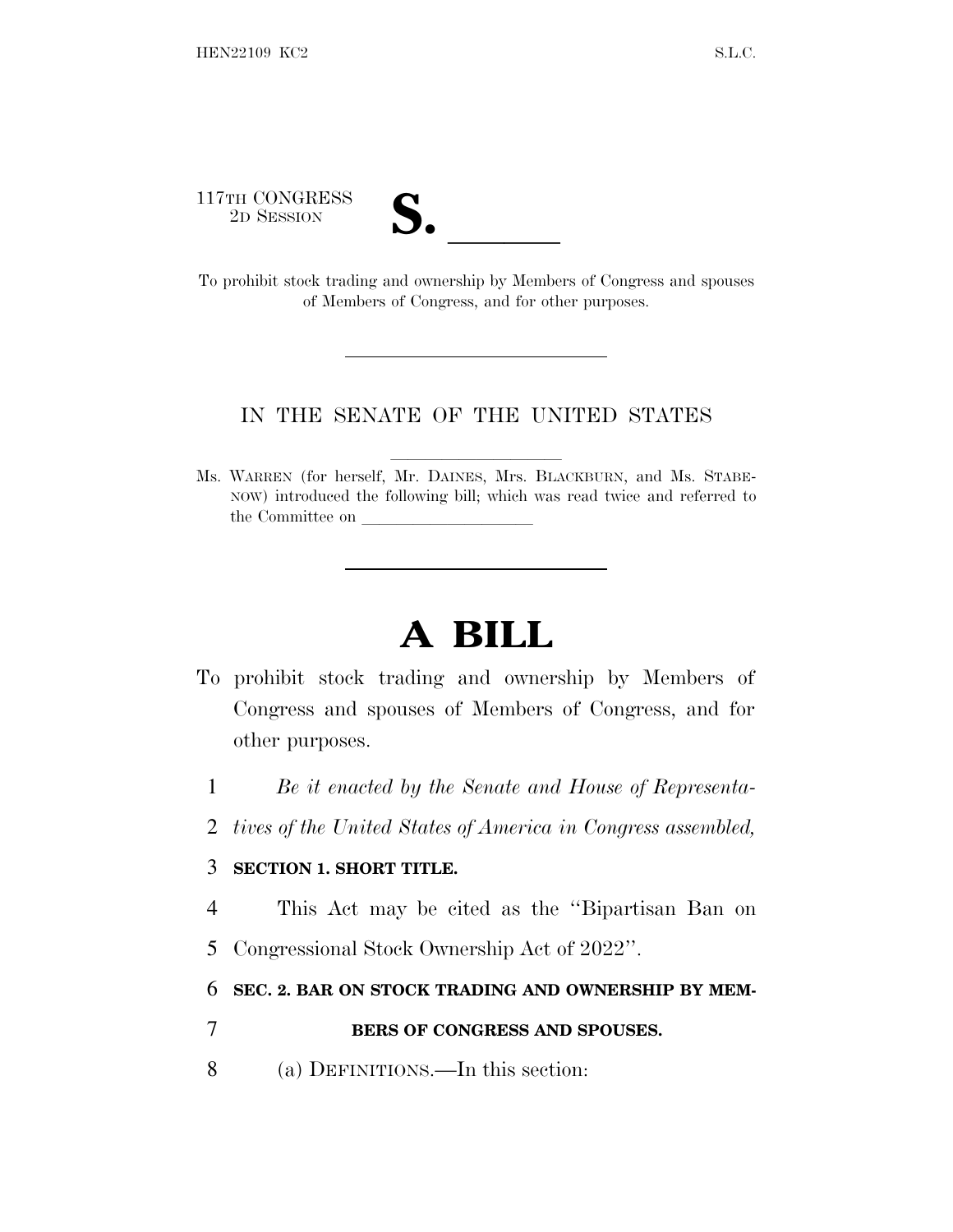| $\mathbf{1}$   | (1) COMMODITY.—The term "commodity" has                 |
|----------------|---------------------------------------------------------|
| $\overline{2}$ | the meaning given that term in section 1a of the        |
| 3              | Commodity Exchange Act (7 U.S.C. 1a)).                  |
| $\overline{4}$ | (2) CONGRESSIONAL ETHICS COMMITTEE.—The                 |
| 5              | term "congressional ethics committee" has the           |
| 6              | meaning given that term in section 109 of the Eth-      |
| 7              | ics in Government Act of 1978 (5 U.S.C. App.).          |
| 8              | (3) DIVERSIFIED.—The term "diversified",                |
| 9              | with respect to an investment fund, means that the      |
| 10             | investment fund does not have a stated policy of        |
| 11             | overly concentrating its investments.                   |
| 12             | (4) MEMBER OF CONGRESS.—The term "Mem-                  |
| 13             | ber of Congress" has the meaning given that term        |
| 14             | in section 109 of the Ethics in Government Act of       |
| 15             | 1978 (5 U.S.C. App.).                                   |
| 16             | (5) SECURITY.—The term "security" has the               |
| 17             | meaning given that term in section $3(a)$ of Securities |
| 18             | Exchange Act of 1934 (15 U.S.C. $78c(a)$ ).             |
| 19             | SMALL BUSINESS CONCERN.—The<br>(6)<br>term              |
| 20             | "small business concern" has the meaning given          |
| 21             | that term under section 3 of the Small Business Act     |
| 22             | $(15 \text{ U.S.C. } 632).$                             |
| 23             | (7) WIDELY HELD INVESTMENT FUND.—The                    |
| 24             | term "widely held investment fund" means a widely       |
| 25             | held investment fund described in section $102(f)(8)$   |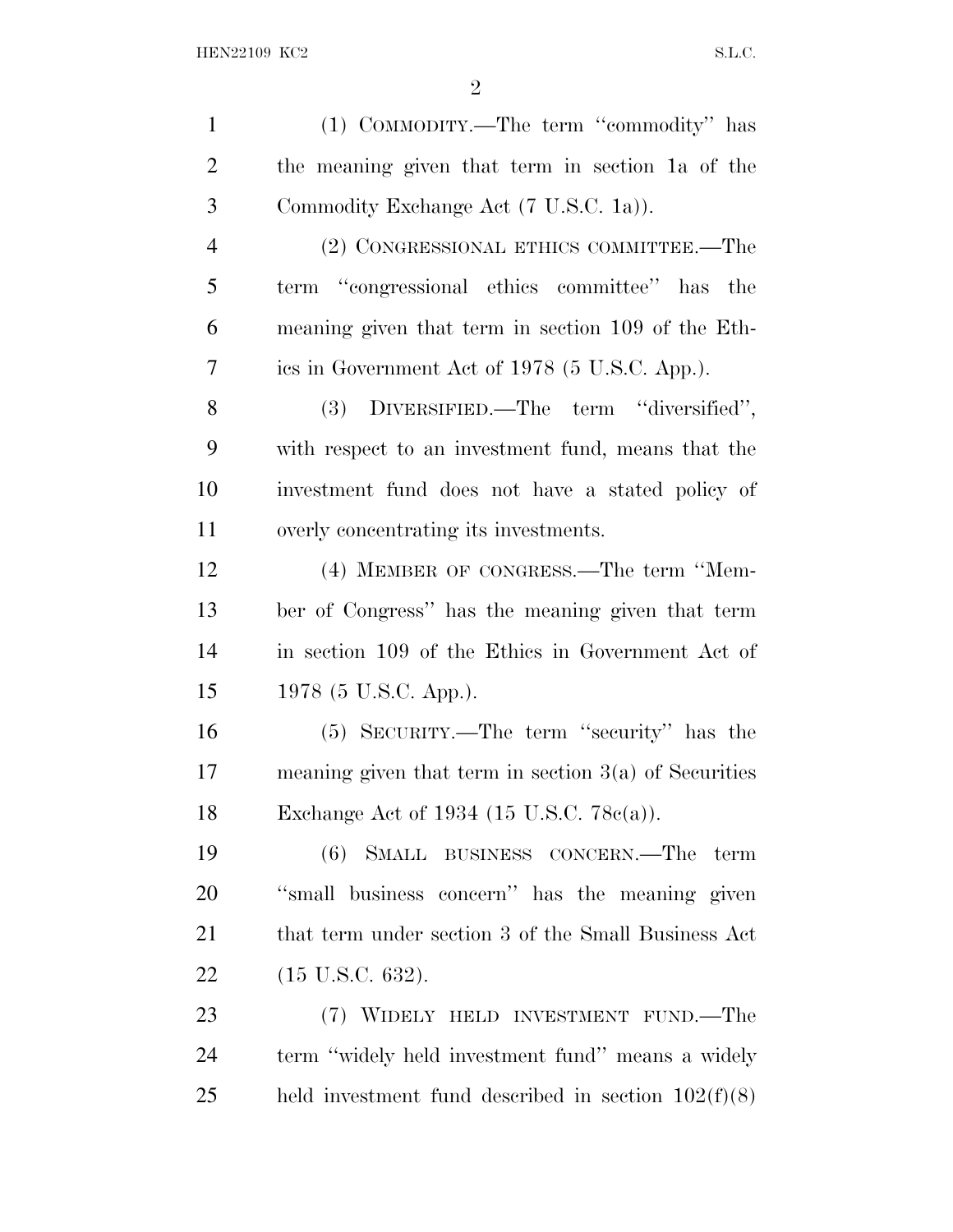| $\mathbf{1}$   | of the Ethics in Government Act of 1978 (5 U.S.C.     |
|----------------|-------------------------------------------------------|
| $\overline{2}$ | $App.)$ .                                             |
| 3              | (b) DIVESTMENT.—                                      |
| $\overline{4}$ | $(1)$ In GENERAL.—Except as provided in sub-          |
| 5              | section (c), no Member of Congress or spouse of a     |
| 6              | Member of Congress may own an interest in or trade    |
| 7              | (except as a divestment) any stock, bond, com-        |
| 8              | modity, future, or other form of security, including  |
| 9              | an interest in a hedge fund, a derivative, option, or |
| 10             | other complex investment vehicle.                     |
| 11             | $(2)$ IMPLEMENTATION.—                                |
| 12             | (A) CURRENT MEMBERS.—                                 |
| 13             | (i) IN GENERAL.—Except as provided                    |
| 14             | in clause (ii), an individual who is a Mem-           |
| 15             | ber of Congress on the date of enactment              |
| 16             | of this Act, or the spouse of such an indi-           |
| 17             | vidual, shall complete the divestment of              |
| 18             | any asset described in paragraph (1) by               |
| 19             | not later than 180 days after the date of             |
| 20             | enactment of this Act.                                |
| 21             | (ii) CERTAIN ASSETS.—For an asset                     |
| 22             | described in paragraph (1) that is an inter-          |
| 23             | est in a hedge fund, venture capital fund,            |
| 24             | or other privately-held complex investment            |
| 25             | vehicle, an individual who is a Member of             |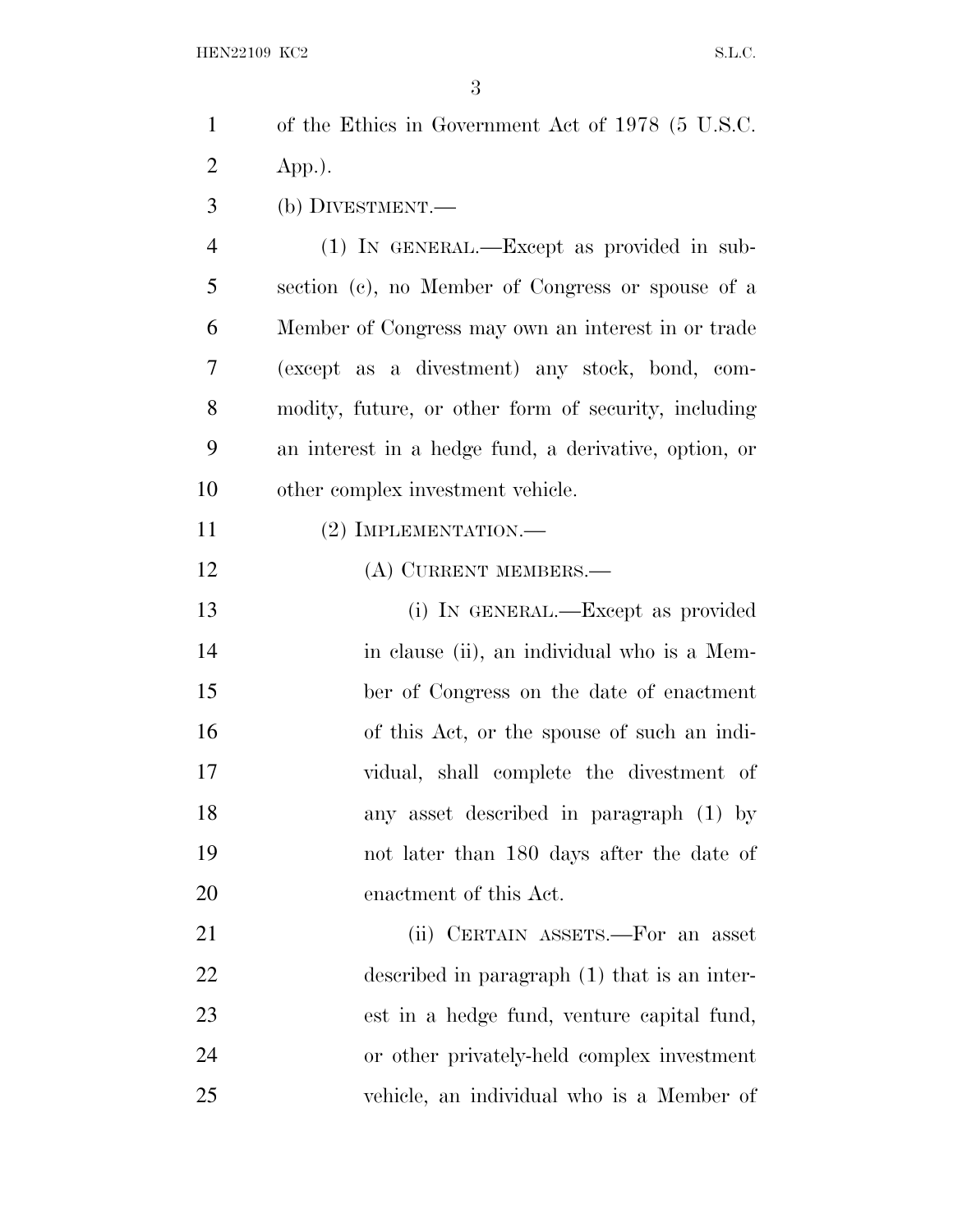| $\mathbf{1}$   | Congress on the date of enactment of this    |
|----------------|----------------------------------------------|
| $\overline{2}$ | Act, or the spouse of such an individual,    |
| 3              | shall complete the divestment of the asset   |
| $\overline{4}$ | by not later than 5 years after the date of  |
| 5              | enactment of this Act.                       |
| 6              | (B) NEW MEMBERS.—                            |
| $\overline{7}$ | (i) IN GENERAL.—Except as provided           |
| 8              | in clause (ii), an individual who becomes a  |
| 9              | Member of Congress after the date of en-     |
| 10             | actment of this Act, or who is the spouse    |
| 11             | of such an individual, shall complete the    |
| 12             | divestment of any asset described in para-   |
| 13             | $graph(1)$ by not later than 180 days after  |
| 14             | the date on which the individual becomes a   |
| 15             | Member of Congress.                          |
| 16             | (ii) CERTAIN ASSETS.—For an asset            |
| 17             | described in paragraph (1) that is an inter- |
| 18             | est in a hedge fund, venture capital fund,   |
| 19             | or other privately-held complex investment   |
| 20             | vehicle, an individual who becomes a Mem-    |
| 21             | ber of Congress after the date of enact-     |
| 22             | ment of this Act, or who is the spouse of    |
| 23             | such an individual, shall complete the di-   |
| 24             | vestment of the asset by not later than 5    |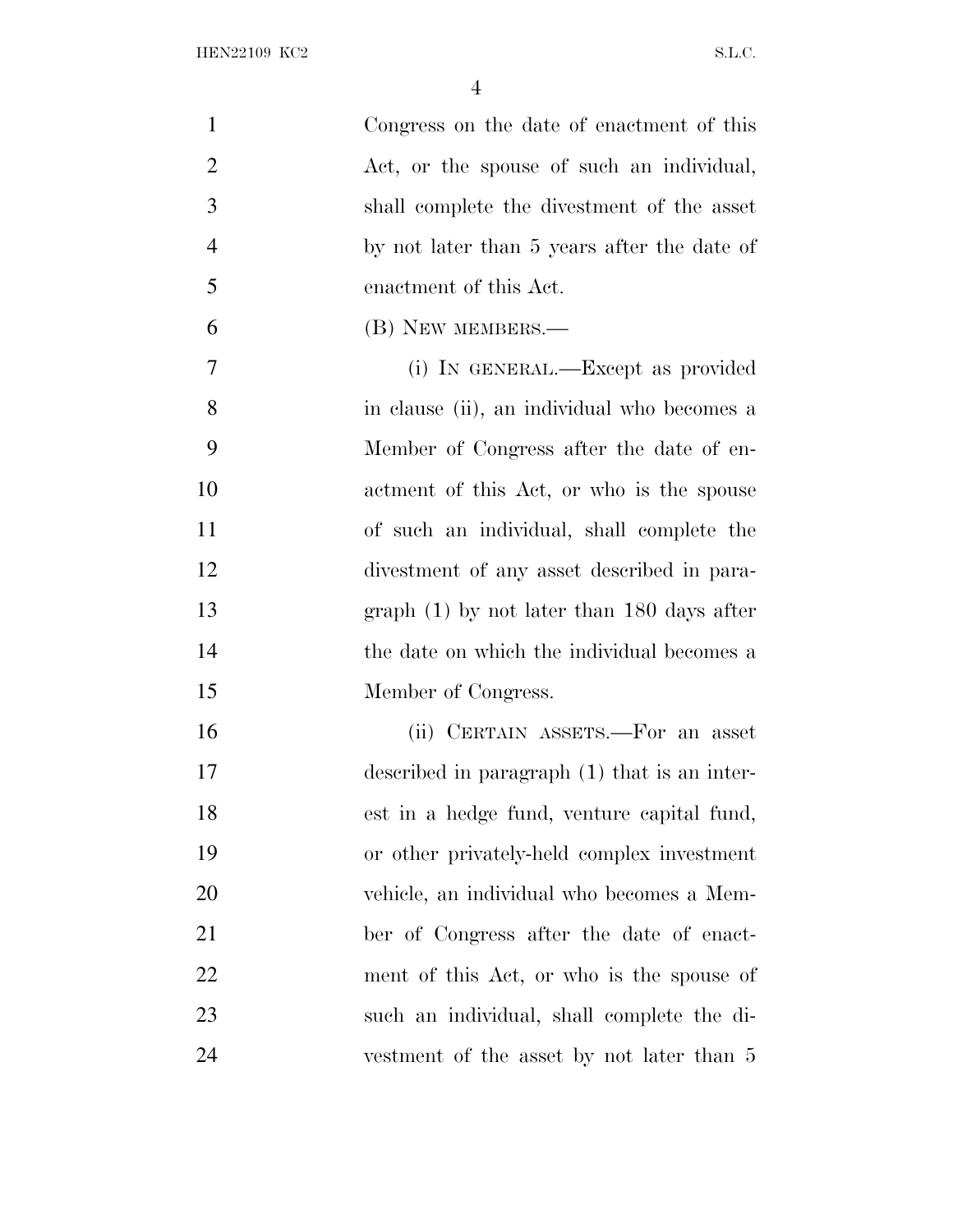| $\mathbf{1}$   | years after the date on which the indi-          |
|----------------|--------------------------------------------------|
| $\overline{2}$ | vidual becomes a Member of Congress.             |
| 3              | (C) DIVESTMENT OF ASSETS RECEIVED                |
| $\overline{4}$ | WHILE A MEMBER.—An individual serving as a       |
| 5              | Member of Congress, or the spouse of such an     |
| 6              | individual, who receives any asset described in  |
| 7              | paragraph (1) during the period of such service, |
| 8              | such as from an inheritance, shall complete the  |
| 9              | divestment of the asset by not later than 180    |
| 10             | days after the date on which the individual or   |
| 11             | spouse receives the asset.                       |
| 12             | (c) EXCEPTIONS.—Nothing in this section shall be |
|                |                                                  |
| 13             | construed to prevent—                            |
|                | (1) a Member of Congress or spouse of a Mem-     |
| 14<br>15       | ber of Congress from owning or trading-          |
|                | $(A)$ a widely held investment fund, if the      |
| 16<br>17       | widely held investment fund—                     |
| 18             | (i) does not present a conflict of inter-        |
| 19             | est; and                                         |
| 20             | (ii) is diversified;                             |
| 21             | (B) shares of Settlement Common Stock            |
| 22             | issued under section $7(g)(1)(A)$ of the Alaska  |
| 23             | Claims Settlement Act (43 U.S.C.<br>Native       |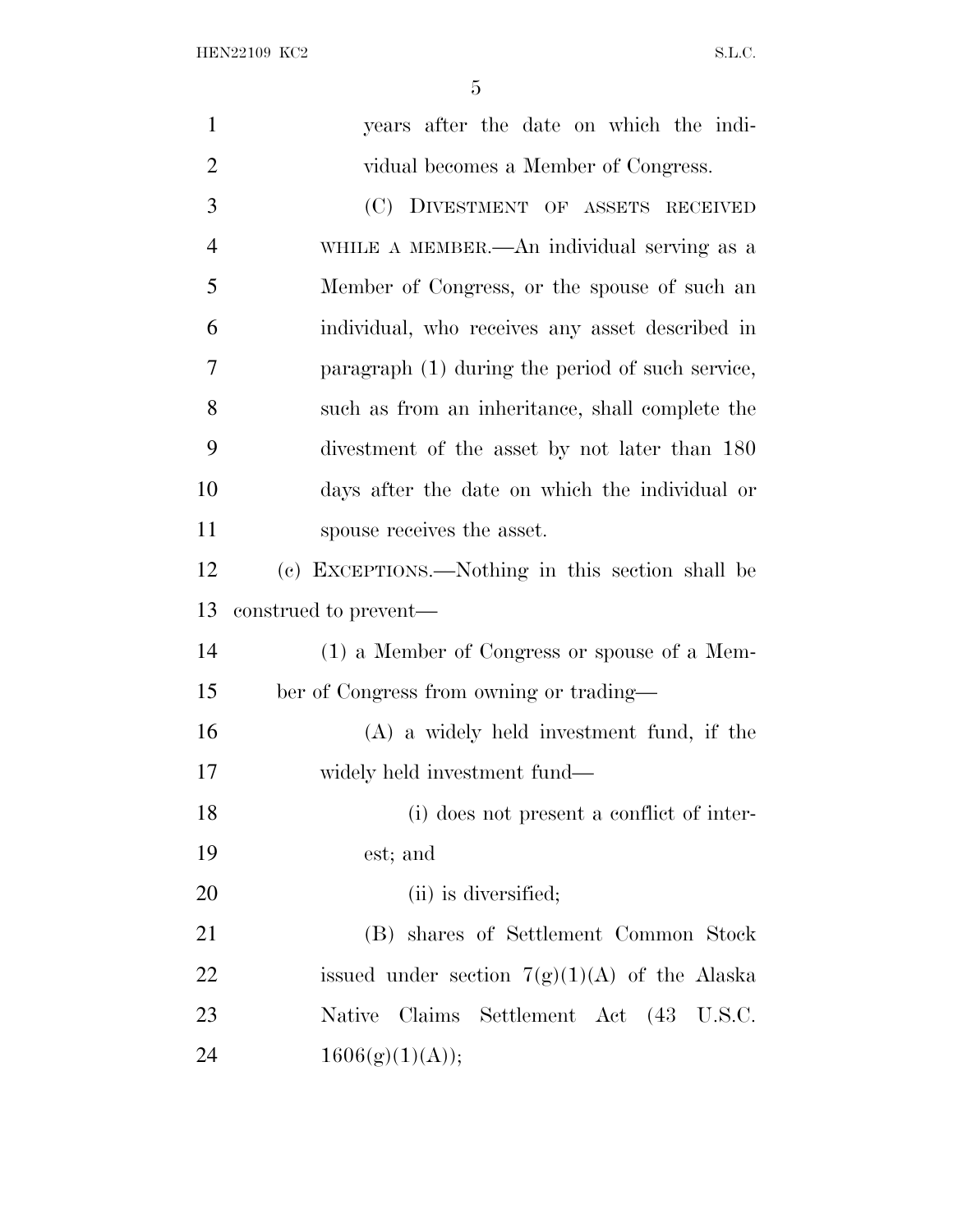| $\mathbf{1}$   | (C) shares of Settlement Common Stock,                    |
|----------------|-----------------------------------------------------------|
| $\overline{2}$ | as defined in section 3 of the Alaska Native              |
| 3              | Claims Settlement Act (43 U.S.C. 1602);                   |
| $\overline{4}$ | (D) a United States Treasury bill, note, or               |
| 5              | bond; or                                                  |
| 6              | (E) an investment fund held in a Federal,                 |
| 7              | State, or local government employee retirement            |
| 8              | plan;                                                     |
| 9              | $(F)$ an interest in a small business con-                |
| 10             | cern, if the small business concern does not              |
| 11             | present a conflict of interest; or                        |
| 12             | (G) any asset described in subsection                     |
| 13             | $(b)(1)$ received as compensation from the pri-           |
| 14             | mary occupation of the spouse; or                         |
| 15             | (2) a spouse of a Member of Congress from                 |
| 16             | trading any asset described in subsection $(b)(1)$ that   |
| 17             | is not owned by the spouse or Member of Congress          |
| 18             | in the course of performing the primary occupation        |
| 19             | of the spouse.                                            |
| 20             | (d) CIVIL FINES.—The Attorney General or the Spe-         |
| 21             | cial Counsel may bring a civil action in the appropriate  |
| 22             | United States district court against any Member of Con-   |
| 23             | gress or spouse of a Member of Congress who engages       |
| 24             | in conduct constituting a violation of this section and,  |
| 25             | upon proof of such conduct by a preponderance of the evi- |
|                |                                                           |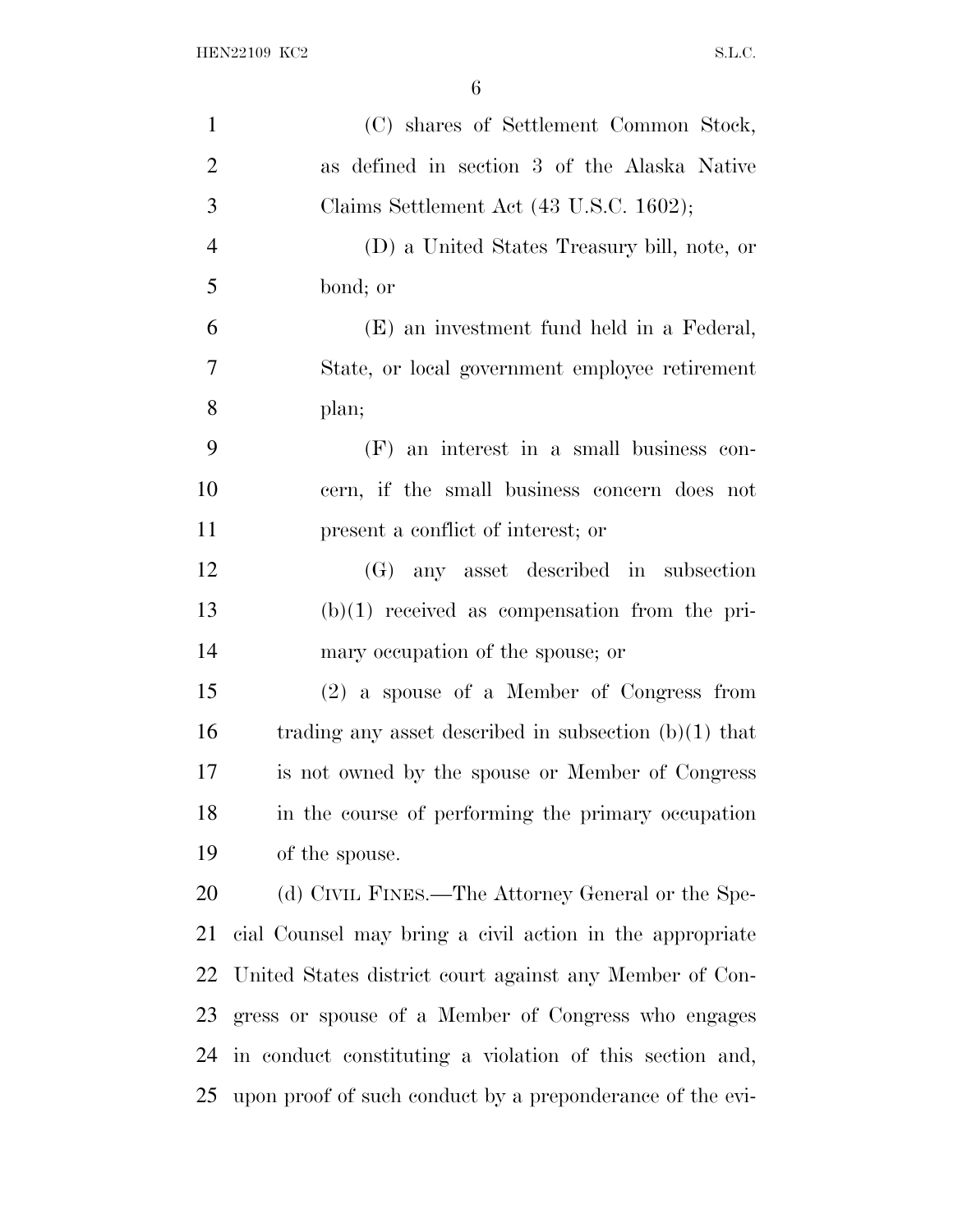HEN22109 KC2 S.L.C.

| 1  | dence, such Member of Congress or spouse shall be subject    |
|----|--------------------------------------------------------------|
| 2  | to a civil penalty of not more than \$50,000 for each viola- |
| 3  | tion. The imposition of a civil penalty under this sub-      |
| 4  | section does not preclude any other criminal or civil statu- |
| 5  | tory, common law, or administrative remedy, which is         |
| 6  | available by law to the United States or any other person.   |
| 7  | (e) NONRECOGNITION OF GAIN.                                  |
| 8  | $(1)$ IN GENERAL.—Paragraph $(1)$ of section                 |
| 9  | $1043(b)$ of the Internal Revenue Code of 1986 is            |
| 10 | amended—                                                     |
| 11 | $(A)$ by striking "and" at the end of sub-                   |
| 12 | paragraph $(A)$ ,                                            |
| 13 | (B) by redesignating subparagraph (B) as                     |
| 14 | subparagraph $(C)$ ,                                         |
| 15 | $(C)$ by inserting after subparagraph $(A)$                  |
| 16 | the following new subparagraph.                              |
| 17 | "(B) any Member of Congress or Member                        |
| 18 | of Congress-elect, but only with respect to a di-            |
| 19 | vestment of property required by the Bipartisan              |
| 20 | Ban on Congressional Stock Ownership Act of                  |
| 21 | $2022$ , and", and                                           |
| 22 | (D) by striking "subparagraph $(A)$ " in                     |
| 23 | subparagraph (C), as so redesignated, and in-                |
| 24 | serting "subparagraph $(A)$ or $(B)$ , whichever is          |
| 25 | applicable".                                                 |